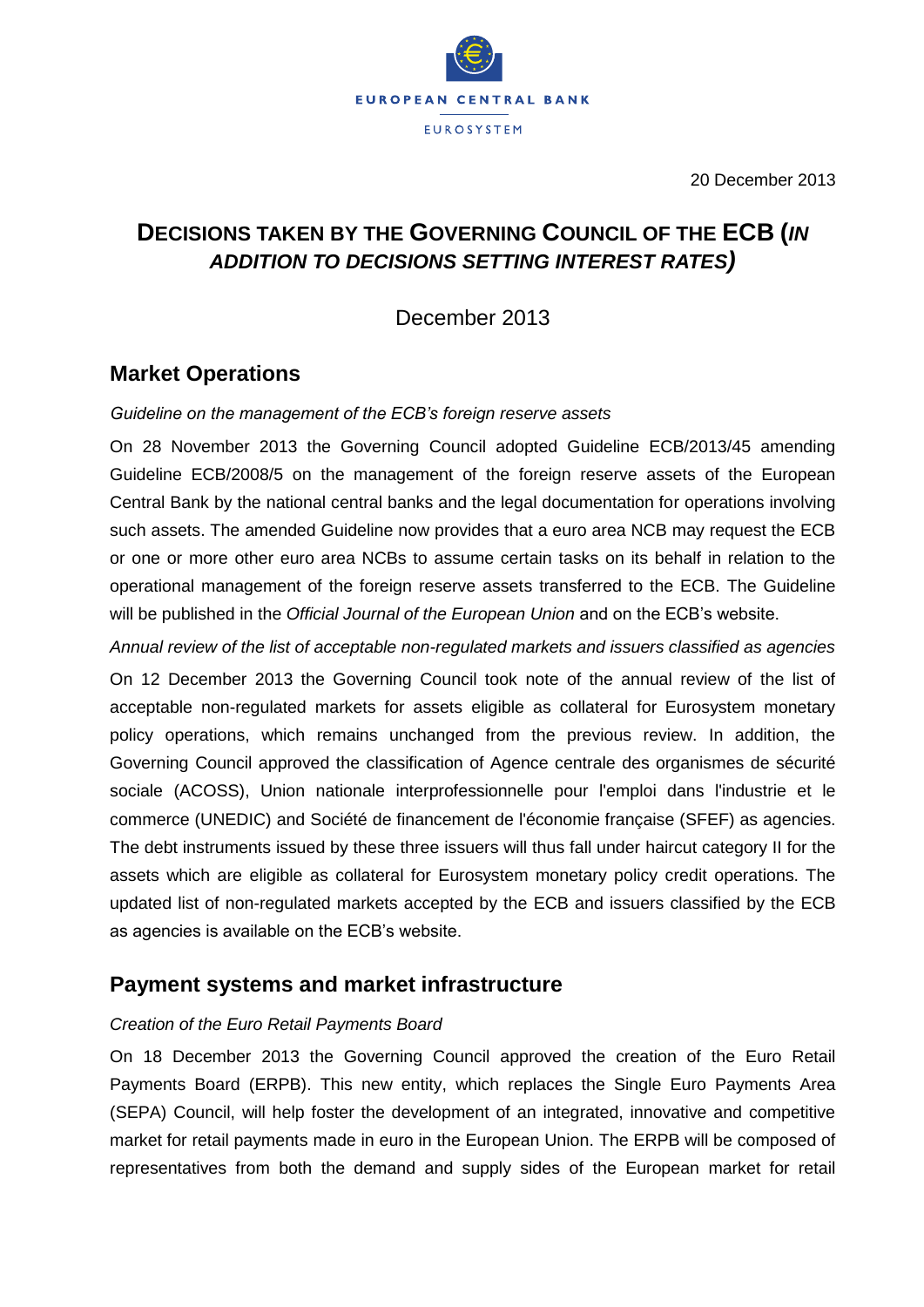# **Advice on legislation**

*ECB Opinion on changes to decision-making powers at the Central Bank of Cyprus*

On 22 November 2013 the Governing Council adopted Opinion CON/2013/78 at the request of the President of the House of Representatives of the Republic of Cyprus.

*ECB Opinion on the reserve requirements for credit institutions in Lithuania*

On 22 November 2013 the Governing Council adopted Opinion CON/2013/79 at the request of Lietuvos bankas.

*ECB Opinion on stabilisation measures and the Deposit Guarantee Fund in Romania*

On 25 November 2013 the Governing Council adopted Opinion CON/2013/80 at the request of Banca Naţională a României.

*ECB Opinion on the licensing, regulation and supervision of cooperative credit institutions in Cyprus*

On 26 November 2013 the Governing Council adopted Opinion CON/2013/81 at the request of the Minister for Finance of the Republic of Cyprus.

*ECB Opinion on the prudential supervision of credit institutions and on macro-prudential oversight in Finland*

On 2 December 2013 the Governing Council adopted Opinion CON/2013/82 at the request of the Finnish Ministry of Finance.

*ECB Opinion on the Danish Financial Supervisory Authority's governance*

*On 5 December 2013 the Governing Council adopted Opinion CON/2013/83 at the request of the Danish Financial Supervisory Authority.*

*ECB Opinion on means of payment and payment systems in France*

On 5 December 2013 the Governing Council adopted Opinion CON/2013/84 at the request of the French Ministry of Economic Affairs and Finance.

*ECB Opinion on the legal status of Lietuvos bankas' assets and the scope of its public audit*

On 5 December 2013 the Governing Council adopted Opinion CON/2013/85 at the request of the Lithuanian Ministry of Finance.

*ECB Opinion on the recapitalisation of credit institutions in Portugal* 

On 6 December 2013 the Governing Council adopted Opinion CON/2013/87 at the request of the Portuguese Minister of State and for Finance.

*ECB Opinion on measures to strengthen bank stability in Slovenia*

On 9 December 2013 the Governing Council adopted Opinion CON/2013/86 at the request of the Slovenian Ministry of Finance.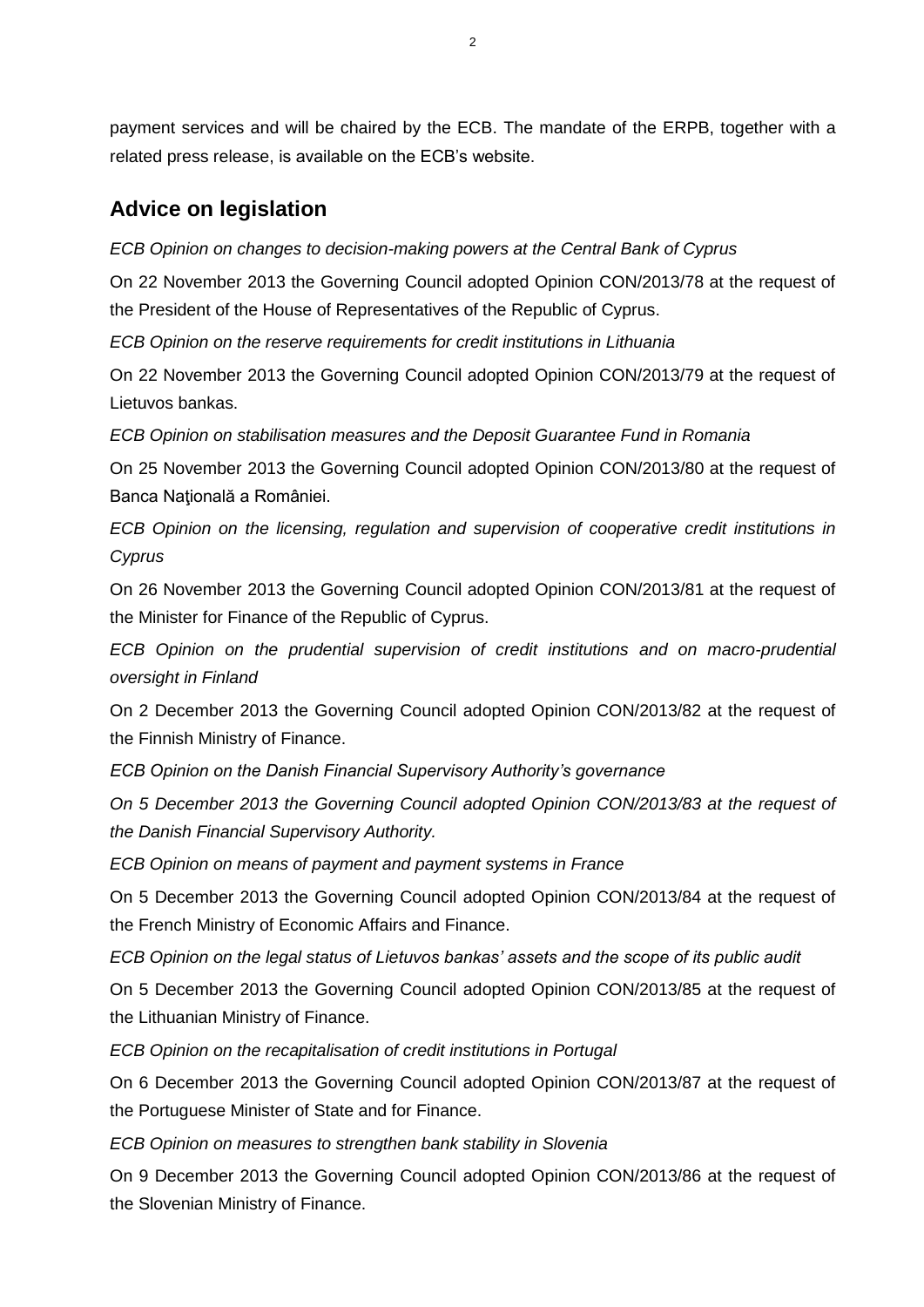*ECB Opinion on the data reporting obligations supporting supervisory tasks of the Magyar Nemzeti Bank*

On 9 December 2013 the Governing Council adopted Opinion CON/2013/88 at the request of the Magyar Nemzeti Bank.

*ECB Opinion on the processing and distribution of banknotes, and their protection against counterfeiting in Hungary*

On 17 December 2013 the Governing Council adopted Opinion CON/2013/89 at the request of the Magyar Nemzeti Bank.

*ECB Opinion on public finances in Luxembourg*

On 18 December 2013 the Governing Council adopted Opinion CON/2013/90 at the request of the Luxembourg Ministry of Finance.

*ECB Opinion on public finances in Estonia*

On 18 December 2013 the Governing Council adopted Opinion CON/2013/91 at the request of the Estonian Ministry of Finance.

## **Statistics**

### *ECB legal acts on payments statistics*

On 28 November 2013 the Governing Council adopted Regulation ECB/2013/43 on payments statistics and Recommendation ECB/2013/44 on payments statistics. The Regulation defines the statistical reporting requirements and alters a substantial part of the former requirements with regard to the final step towards the Single Euro Payments Area (SEPA) which will take place in February 2014. It is addressed to payment service providers, electronic money issuers and/or payment system operators resident in euro area Member States. The Recommendation is addressed to national authorities in non-euro area Member States with regard to them delivering the same type of data. Both legal acts are available on the ECB's website and will be published in the *Official Journal of the European Union*.

### **International and European cooperation**

### *Eurosystem technical cooperation programme with central banks of the Western Balkans*

On 26 November 2013 the Governing Council authorised the signing of a contract with the European Commission for an ECB-coordinated Eurosystem technical cooperation programme with the central banks of the Western Balkans. The ECB and 11 national central banks will participate in this cooperation programme funded by the European Union. The purpose is to strengthen the institutional capacities of the central banks and thereby prepare their entry to the European System of Central Banks, which comprises all national central banks of the European Union. More information will be provided in due course on the ECB's website.